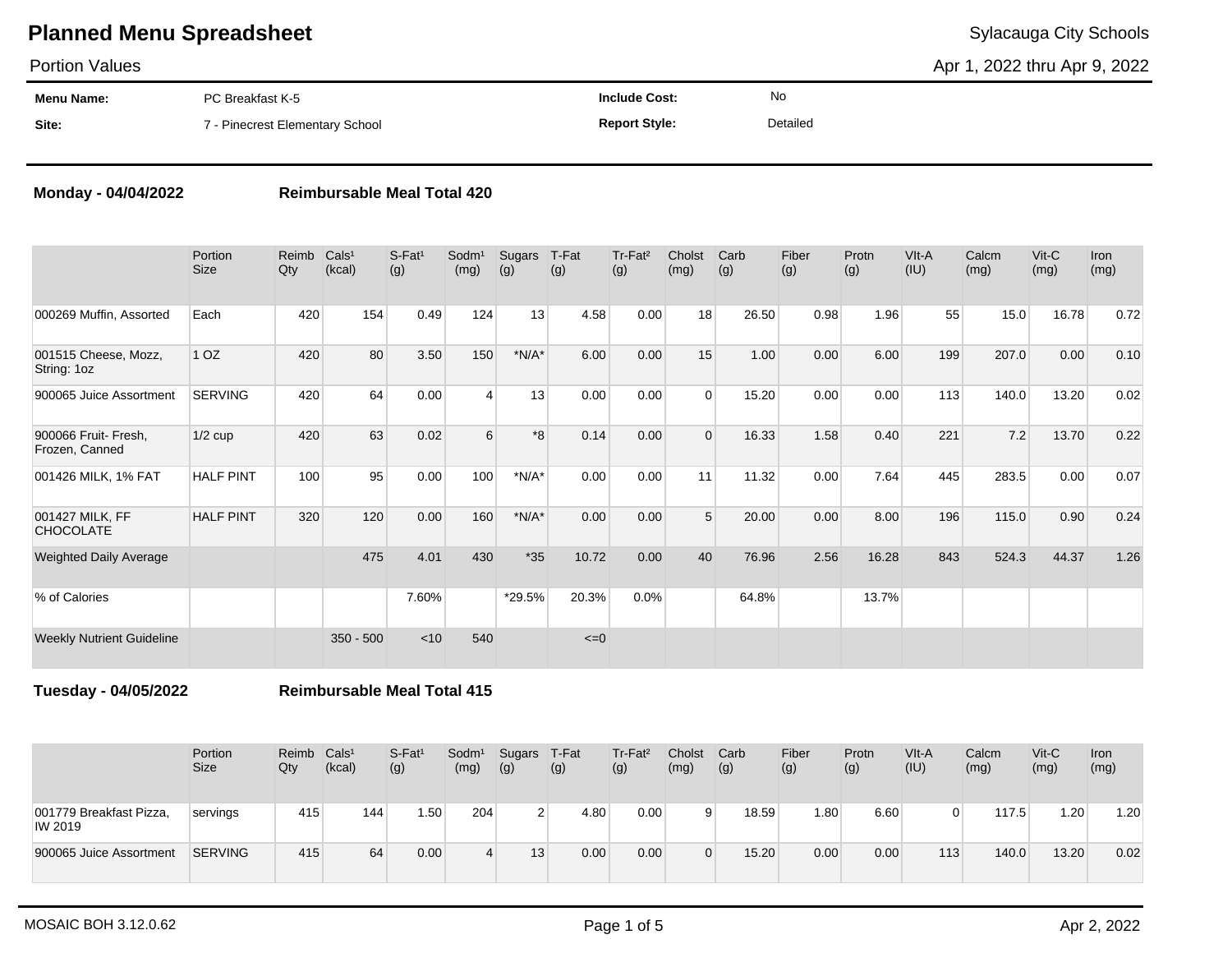### Portion Values

Apr 1, 2022 thru Apr 9, 2022

|                                        | Portion<br>Size  | Reimb<br>Qty | Cals <sup>1</sup><br>(kcal) | S-Fat <sup>1</sup><br>(g) | Sodm <sup>1</sup><br>(mg) | Sugars<br>(g) | T-Fat<br>(g) | Tr-Fat <sup>2</sup><br>(g) | Cholst<br>(mg) | Carb<br>(g) | Fiber<br>(g) | Protn<br>(g) | VIt-A<br>(IU) | Calcm<br>(mg) | $V$ it-C<br>(mg) | <b>Iron</b><br>(mg) |
|----------------------------------------|------------------|--------------|-----------------------------|---------------------------|---------------------------|---------------|--------------|----------------------------|----------------|-------------|--------------|--------------|---------------|---------------|------------------|---------------------|
| 900066 Fruit- Fresh,<br>Frozen, Canned | $1/2$ cup        | 415          | 63                          | 0.02                      | $6 \overline{6}$          | *8            | 0.14         | 0.00                       | $\Omega$       | 16.33       | 1.58         | 0.40         | 221           | 7.2           | 13.70            | 0.22                |
| 001426 MILK, 1% FAT                    | <b>HALF PINT</b> | 100          | 95                          | 0.00                      | 100                       | $*N/A*$       | 0.00         | 0.00                       | 11             | 11.32       | 0.00         | 7.64         | 445           | 283.5         | 0.00             | 0.07                |
| 001427 MILK, FF<br><b>CHOCOLATE</b>    | <b>HALF PINT</b> | 315          | 120                         | 0.00                      | 160                       | $*N/A*$       | 0.00         | 0.00                       | 5              | 20.00       | 0.00         | 8.00         | 196           | 115.0         | 0.90             | 0.24                |
| <b>Weighted Daily Average</b>          |                  |              | 385                         | 1.52                      | 359                       | $*24$         | 4.94         | 0.00                       | 16             | 68.02       | 3.38         | 14.91        | 589           | 420.3         | 28.78            | 1.64                |
| % of Calories                          |                  |              |                             | 3.55%                     |                           | $*24.9%$      | 11.5%        | 0.0%                       |                | 70.7%       |              | 15.5%        |               |               |                  |                     |
| <b>Weekly Nutrient Guideline</b>       |                  |              | $350 - 500$                 | $<$ 10                    | 540                       |               | $\leq=0$     |                            |                |             |              |              |               |               |                  |                     |

### **Wednesday - 04/06/2022 Reimbursable Meal Total 415**

|                                        | Portion<br>Size  | Reimb<br>Qty | Cals <sup>1</sup><br>(kcal) | $S-Fat1$<br>(g) | Sodm <sup>1</sup><br>(mg) | Sugars<br>(g)  | T-Fat<br>(g) | $Tr-Fat2$<br>(g) | Cholst<br>(mg) | Carb<br>(g) | Fiber<br>(g) | Protn<br>(g) | VIt-A<br>(IU) | Calcm<br>(mg) | $V$ it- $C$<br>(mg) | Iron<br>(mg) |
|----------------------------------------|------------------|--------------|-----------------------------|-----------------|---------------------------|----------------|--------------|------------------|----------------|-------------|--------------|--------------|---------------|---------------|---------------------|--------------|
| 001471 Pancakes (2)                    | 2 Pancakes       | 415          | 160                         | 0.67            | 260                       | $\overline{7}$ | 4.00         | 0.00             |                | 27.33       | 2.00         | 3.33         | 33            | 26.7          | 0.00                | 0.96         |
| 001470 Sausage Link; 1<br>link         | 1 link           | 415          | 80                          | 2.00            | 178                       | $\Omega$       | 7.00         | 0.00             | 20             | 0.00        | 0.00         | 4.00         | $\Omega$      | 0.0           | 0.00                | 0.36         |
| 900065 Juice Assortment                | <b>SERVING</b>   | 415          | 64                          | 0.00            | $\overline{4}$            | 13             | 0.00         | 0.00             | $\Omega$       | 15.20       | 0.00         | 0.00         | 113           | 140.0         | 13.20               | 0.02         |
| 900066 Fruit- Fresh,<br>Frozen, Canned | $1/2$ cup        | 415          | 63                          | 0.02            | $6 \mid$                  | *8             | 0.14         | 0.00             | $\Omega$       | 16.33       | 1.58         | 0.40         | 221           | 7.2           | 13.70               | 0.22         |
| 001426 MILK, 1% FAT                    | <b>HALF PINT</b> | 100          | 95                          | 0.00            | 100                       | $*N/A*$        | 0.00         | 0.00             | 11             | 11.32       | 0.00         | 7.64         | 445           | 283.5         | 0.00                | 0.07         |
| 001427 MILK, FF<br><b>CHOCOLATE</b>    | <b>HALF PINT</b> | 315          | 120                         | 0.00            | 160                       | $*N/A*$        | 0.00         | 0.00             | 5 <sub>1</sub> | 20.00       | 0.00         | 8.00         | 196           | 115.0         | 0.90                | 0.24         |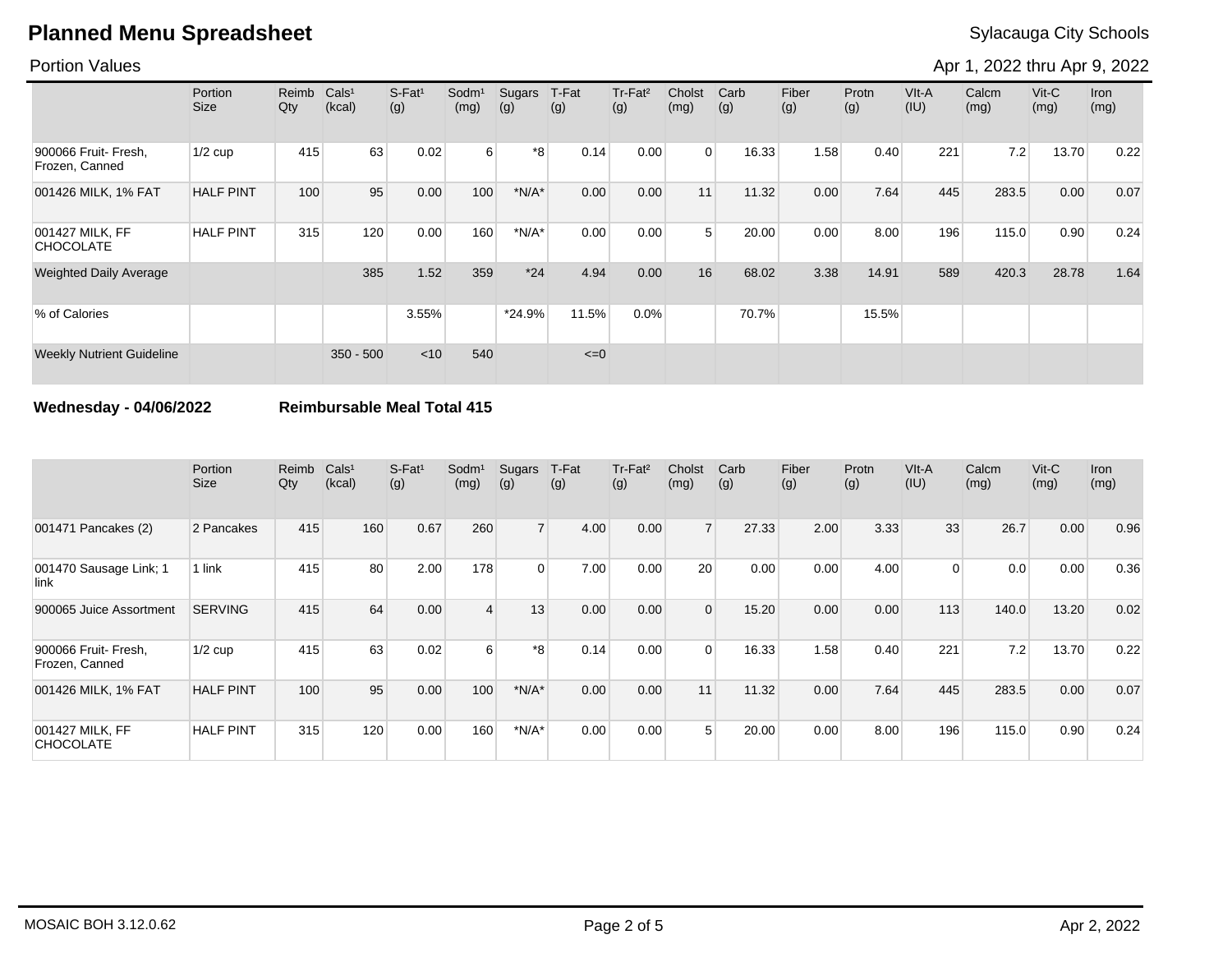Portion Values

Apr 1, 2022 thru Apr 9, 2022

|                                  | Portion<br><b>Size</b> | Reimb Cals <sup>1</sup><br>Qty | (kcal)      | $S-Fat1$<br>(g) | Sodm <sup>1</sup><br>(mg) | Sugars<br>(g) | T-Fat<br>(g) | Tr-Fat <sup>2</sup><br>(g) | Cholst<br>(mg) | Carb<br>(g) | Fiber<br>(g) | Protn<br>(g) | VIt-A<br>(IU) | Calcm<br>(mg) | $V$ it-C<br>(mg) | Iron<br>(mg) |
|----------------------------------|------------------------|--------------------------------|-------------|-----------------|---------------------------|---------------|--------------|----------------------------|----------------|-------------|--------------|--------------|---------------|---------------|------------------|--------------|
| 001149 Syrup, Ind.               | Each                   | $\Omega$                       | 80          | 0.00            | 30                        | 11            | 0.00         | 0.00                       | $\Omega$       | 20.00       | 0.00         | 0.00         | 55            | 0.0           | 0.00             | 0.00         |
| <b>Weighted Daily Average</b>    |                        |                                | 481         | 2.69            | 593                       | $*29$         | 11.14        | 0.00                       | 33             | 76.76       | 3.58         | 15.65        | 623           | 329.5         | 27.58            | 1.76         |
| % of Calories                    |                        |                                |             | 5.03%           |                           | $*24.1%$      | 20.8%        | 0.0%                       |                | 63.8%       |              | 13.0%        |               |               |                  |              |
| <b>Weekly Nutrient Guideline</b> |                        |                                | $350 - 500$ | $<$ 10          | 540                       |               | $\leq=0$     |                            |                |             |              |              |               |               |                  |              |

**Thursday - 04/07/2022 Reimbursable Meal Total 420**

|                                          | Portion<br><b>Size</b> | Reimb<br>Qty | Cals <sup>1</sup><br>(kcal) | S-Fat <sup>1</sup><br>(g) | Sodm <sup>1</sup><br>(mg) | Sugars<br>(g) | T-Fat<br>(g) | Tr-Fat <sup>2</sup><br>(g) | Cholst<br>(mg) | Carb<br>(g) | Fiber<br>(g) | Protn<br>(g) | VIt-A<br>(IU) | Calcm<br>(mg) | $V$ it-C<br>(mg) | <b>Iron</b><br>(mg) |
|------------------------------------------|------------------------|--------------|-----------------------------|---------------------------|---------------------------|---------------|--------------|----------------------------|----------------|-------------|--------------|--------------|---------------|---------------|------------------|---------------------|
| 900266 French Toast<br>Minis, choc. chip | 1 package              | 420          | 210                         | 1.50                      | 270                       | 10            | 6.00         | 0.00                       | $\Omega$       | 36.00       | 4.00         | 5.00         | 500           | 100.0         | 0.00             | 2.70                |
| 900066 Fruit- Fresh,<br>Frozen, Canned   | $1/2$ cup              | 420          | 63                          | 0.02                      | 6                         | *8            | 0.14         | 0.00                       | $\Omega$       | 16.33       | 1.58         | 0.40         | 221           | 7.2           | 13.70            | 0.22                |
| 900065 Juice Assortment                  | <b>SERVING</b>         | 420          | 64                          | 0.00                      | 4                         | 13            | 0.00         | 0.00                       | $\Omega$       | 15.20       | 0.00         | 0.00         | 113           | 140.0         | 13.20            | 0.02                |
| 001426 MILK, 1% FAT                      | <b>HALF PINT</b>       | 100          | 95                          | 0.00                      | 100                       | $*N/A*$       | 0.00         | 0.00                       | 11             | 11.32       | 0.00         | 7.64         | 445           | 283.5         | 0.00             | 0.07                |
| 001427 MILK, FF<br><b>CHOCOLATE</b>      | <b>HALF PINT</b>       | 320          | 120                         | 0.00                      | 160                       | $*N/A*$       | 0.00         | 0.00                       | 5              | 20.00       | 0.00         | 8.00         | 196           | 115.0         | 0.90             | 0.24                |
| 001149 Syrup, Ind.                       | Each                   | $\mathbf 0$  | 80                          | 0.00                      | 30                        | 11            | 0.00         | 0.00                       | $\Omega$       | 20.00       | 0.00         | 0.00         | 55            | 0.0           | 0.00             | 0.00                |
| <b>Weighted Daily Average</b>            |                        |              | 451                         | 1.52                      | 426                       | $*32$         | 6.14         | 0.00                       | $\overline{7}$ | 85.46       | 5.58         | 13.32        | 1089          | 402.3         | 27.59            | 3.14                |
| % of Calories                            |                        |              |                             | 3.03%                     |                           | $*28.4%$      | 12.3%        | 0.0%                       |                | 75.8%       |              | 11.8%        |               |               |                  |                     |
| <b>Weekly Nutrient Guideline</b>         |                        |              | $350 - 500$                 | $<$ 10                    | 540                       |               | $\leq=0$     |                            |                |             |              |              |               |               |                  |                     |

**Friday - 04/08/2022 Reimbursable Meal Total 434**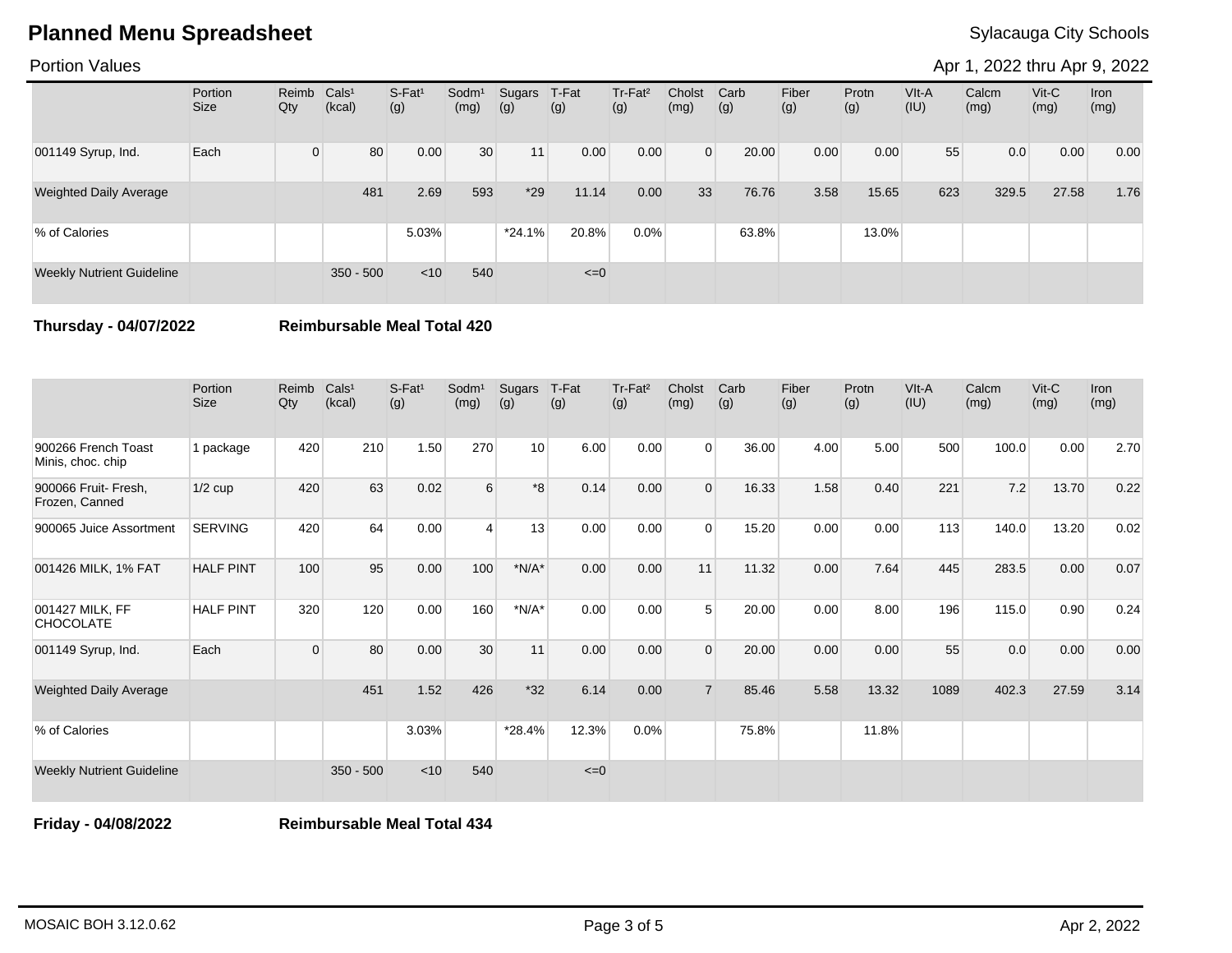Portion Values

Apr 1, 2022 thru Apr 9, 2022

|                                              |              | Portion          | Reimb Cals <sup>1</sup>     |                           | S-Fat <sup>1</sup>        |                           |                |                            | Tr-Fat <sup>2</sup> | Cholst                | Carb        |                     |              |               | VIt-A         |                 |                         | Vit-C        |              |
|----------------------------------------------|--------------|------------------|-----------------------------|---------------------------|---------------------------|---------------------------|----------------|----------------------------|---------------------|-----------------------|-------------|---------------------|--------------|---------------|---------------|-----------------|-------------------------|--------------|--------------|
|                                              |              | <b>Size</b>      | Qty                         | (kcal)                    | (g)                       | Sodm <sup>1</sup><br>(mg) | Sugars<br>(g)  | T-Fat<br>(g)               | (g)                 | (mg)                  | (g)         | Fiber<br>(g)        |              | Protn<br>(g)  | (IU)          | Calcm<br>(mg)   |                         | (mg)         | Iron<br>(mg) |
|                                              |              |                  |                             |                           |                           |                           |                |                            |                     |                       |             |                     |              |               |               |                 |                         |              |              |
| 000303 Chicken Patty for<br>Biscuit          |              | <b>EACH</b>      | 434                         | 130                       | 1.50                      | 200                       | $\overline{0}$ | 6.00                       | 0.00                |                       | 30          | 7.00                | 1.00         | 9.00          |               | 30 <sup>°</sup> | 50.0                    | 0.00         | 0.00         |
| 001752 BISCUIT.<br>SOUTHERN STYLE NON-<br>WG |              | <b>EACH</b>      | 434                         | 210                       | 4.51                      | 421                       | 3              | 9.02                       | 0.00                |                       | $\Omega$    | 28.06               | 1.00         | 5.01          |               | $\Omega$        | 100.2                   | 0.00         | 1.44         |
| 900065 Juice Assortment                      |              | <b>SERVING</b>   | 434                         | 64                        | 0.00                      | $\overline{4}$            | 13             | 0.00                       | 0.00                |                       | $\Omega$    | 15.20               | 0.00         | 0.00          | 113           |                 | 140.0                   | 13.20        | 0.02         |
| 900066 Fruit- Fresh,<br>Frozen, Canned       |              | $1/2$ cup        | 434                         | 63                        | 0.02                      | $\sqrt{6}$                | *8             | 0.14                       | 0.00                |                       | $\Omega$    | 16.33               | 1.58         | 0.40          | 221           |                 | 7.2                     | 13.70        | 0.22         |
| 001426 MILK, 1% FAT                          |              | <b>HALF PINT</b> | 100                         | 95                        | 0.00                      | 100                       | $*N/A*$        | 0.00                       | 0.00                |                       | 11          | 11.32               | 0.00         | 7.64          | 445           |                 | 283.5                   | 0.00         | 0.07         |
| 001427 MILK, FF<br><b>CHOCOLATE</b>          |              | <b>HALF PINT</b> | 334                         | 120                       | 0.00                      | 160                       | $*N/A*$        | 0.00                       | 0.00                |                       | 5           | 20.00               | 0.00         | 8.00          | 196           |                 | 115.0                   | 0.90         | 0.24         |
| 000277 Jelly, Assorted                       |              | Each             | 0                           | 35                        | 0.00                      | $\sqrt{2}$                | 6              | 0.00                       | 0.00                |                       | $\mathbf 0$ | 9.00                | 0.00         | 0.00          |               | 28              | 0.0                     | 0.00         | 0.00         |
| <b>Weighted Daily Average</b>                |              |                  |                             | 582                       | 6.03                      | 777                       | $*25$          | 15.16                      | 0.00                |                       | 36          | 84.59               | 3.58         | 22.33         | 617           |                 | 451.2                   | 27.59        | 1.88         |
| % of Calories                                |              |                  |                             |                           | 9.32%                     |                           | $*17.2%$       | 23.4%                      | 0.0%                |                       |             | 58.1%               |              | 15.3%         |               |                 |                         |              |              |
| <b>Weekly Nutrient Guideline</b>             |              |                  |                             | $350 - 500$               | < 10                      | 540                       |                | $\leq 0$                   |                     |                       |             |                     |              |               |               |                 |                         |              |              |
|                                              |              |                  | Cals <sup>1</sup><br>(kcal) | S-Fat <sup>1</sup><br>(g) | Sodm <sup>1</sup><br>(mg) | Sugars<br>(g)             | $T-Fat$<br>(g) | Tr-Fat <sup>2</sup><br>(g) | (mg)                | Carb<br>Cholst<br>(g) |             | Fiber<br>(g)        | Protn<br>(g) | VIt-A<br>(IU) | Calcm<br>(mg) |                 | $Vit-C$<br>(mg)         | Iron<br>(mg) |              |
|                                              |              |                  |                             |                           | 3                         |                           | $*29$          | 9.62                       | 0.00                | 26                    |             |                     |              |               | 752           | 426             | 31.18                   |              |              |
| <b>Weighted Averages</b>                     |              |                  |                             | 475                       |                           | 517                       |                |                            |                     |                       | 78.36       | 3.74                |              | 16.50         |               |                 |                         |              | 1.94         |
| % of Calories                                |              |                  |                             |                           | 5.97%                     | $*24.4%$                  |                | 18.2%                      | 0.0%                |                       | 66.0%       |                     |              | 13.9%         |               |                 |                         |              |              |
| Nutrient                                     | Menu Average |                  | % of Cals                   | <b>Weekly Target</b>      |                           | % of Target               |                | Shortfall                  |                     | Overage               |             | <b>Missing Data</b> |              |               |               |                 | Error Messages (if any) |              |              |
| Calories                                     |              | 475              |                             |                           | 350-500                   |                           | 100%           |                            |                     |                       |             |                     |              |               |               |                 |                         |              |              |
| <b>Saturated Fat</b>                         |              | $3.15$ g         | 5.97%                       |                           | $< 10.000\%$              |                           |                |                            |                     |                       |             |                     |              |               |               |                 |                         |              |              |
| Sodium                                       |              | 517 mg           |                             |                           | 540.000                   |                           | 96%            |                            |                     |                       |             |                     |              |               |               |                 |                         |              |              |

Total Fat  $\begin{array}{|c|c|c|c|c|} \hline \text{Total Fat} & \text{9.62 g} & \text{18.2\%} \hline \end{array}$ Trans Fat  $\begin{array}{|c|c|c|c|c|}\n\hline\n0.00 & 9 & 0.0\% \hline\n\end{array}$ 

Sugars **1988** \*29 g \*24.4% \*24.4% and the set of the set of the set of the set of the set of the set of the set of the set of the set of the set of the set of the set of the set of the set of the set of the set of the set